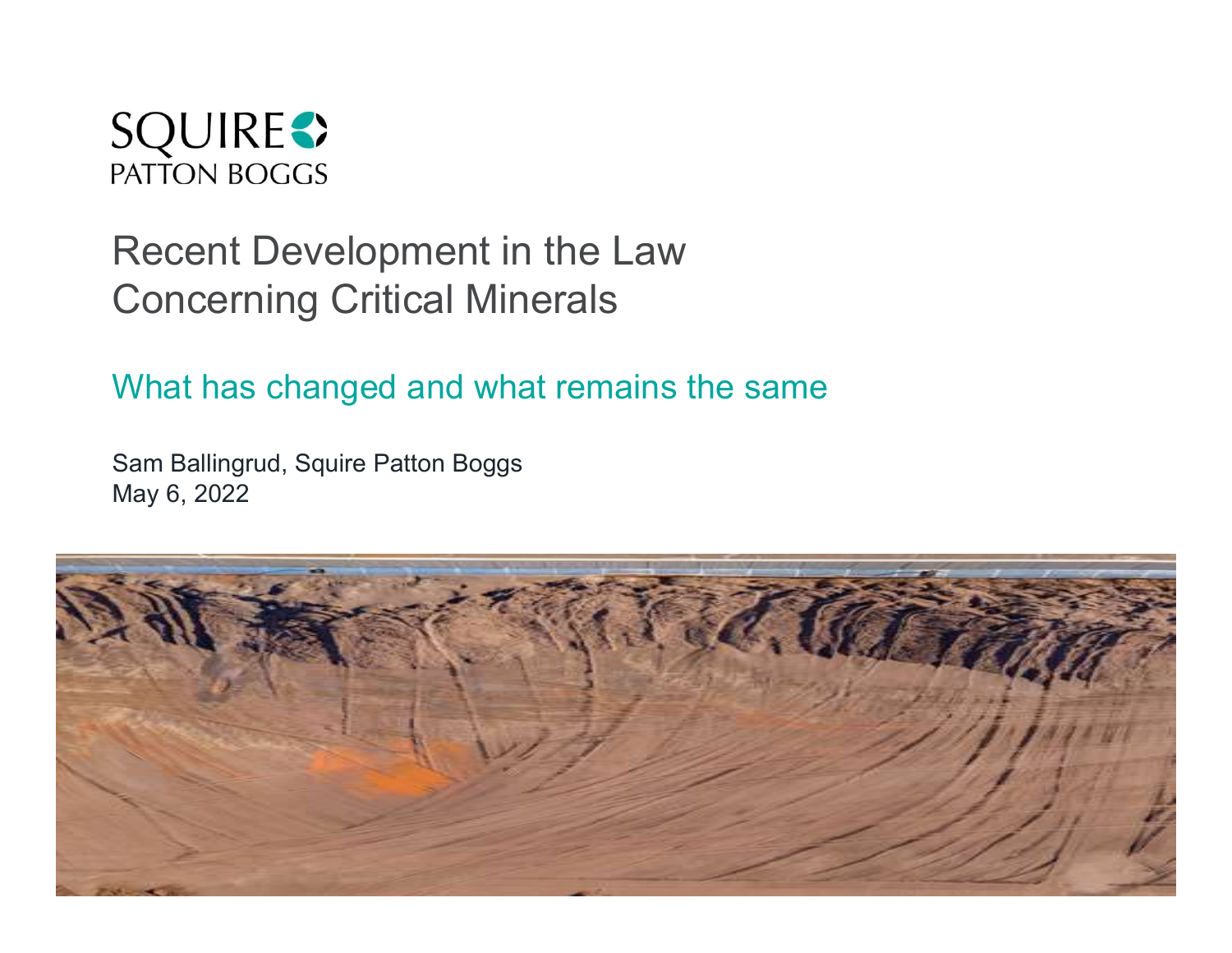

- Established by the Department of the Interior (USGS) under Section 7002 of the Energy Act of 2020 (the Energy Act) (Pub. L. 116-260).
- On February 24, 2022, Final List was promulgated, including fifty minerals.
- Aluminum, antimony, arsenic, barite, beryllium, bismuth, cerium, cesium, chromium, cobalt, dysprosium, erbium, europium, fluorspar, gadolinium, gallium, germanium, graphite, hafnium, holmium, indium, iridium, lanthanum, lithium, lutetium, magnesium, manganese, neodymium, nickel, niobium, palladium, platinum, praseodymium, rhodium, rubidium, ruthenium, samarium, scandium, tantalum, tellurium, terbium, thulium, tin, titanium, tungsten, vanadium, ytterbium, yttrium, zinc, and zirconium.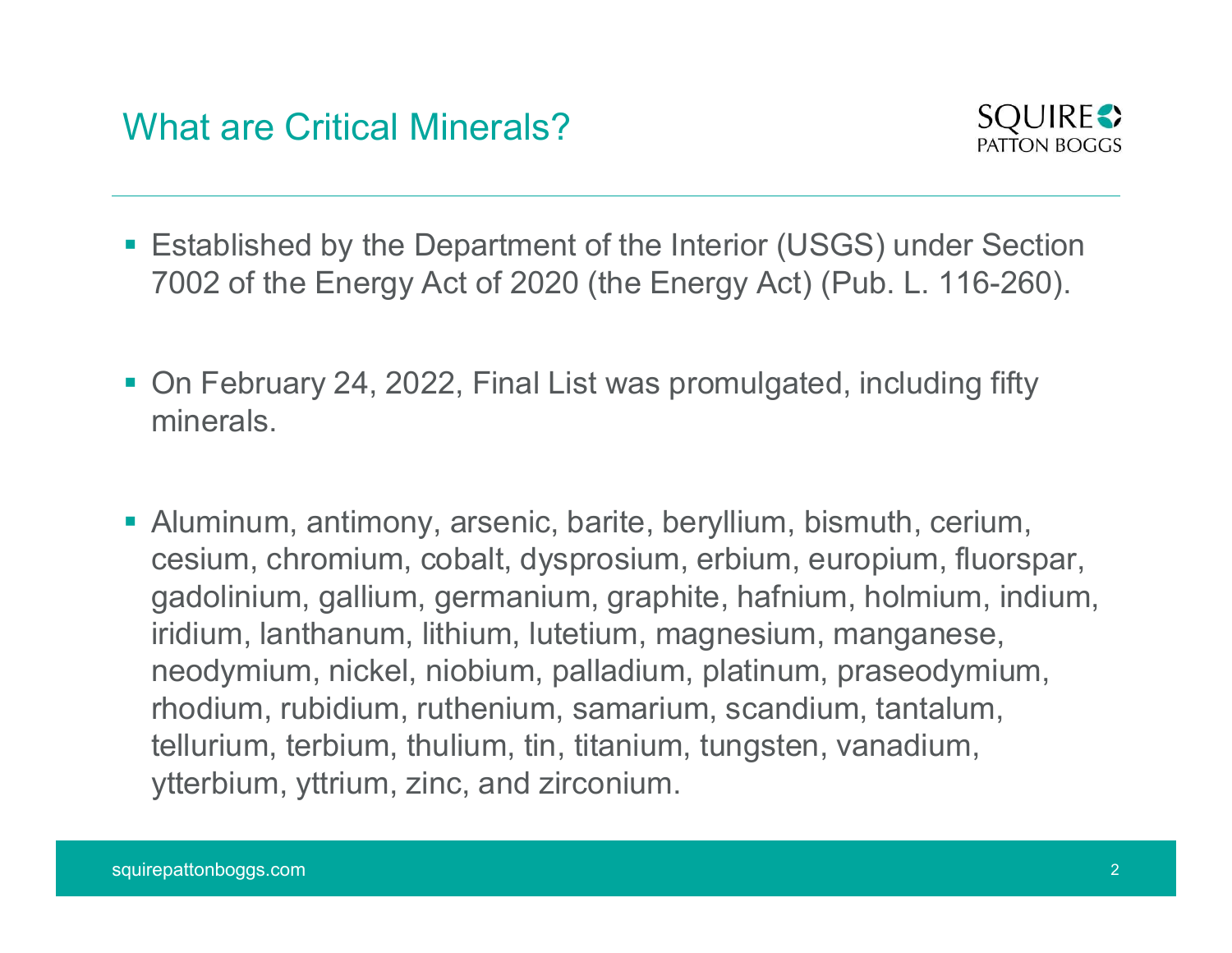

- Energy Act of 2020 provides the 'dictionary' definition:
- (2) CRITICAL Minerals critical?<br>
Energy Act of 2020 provides the 'dictionary' definition:<br>
(2) CRITICAL MATERIAL.—The term ''critical material'' means— (A) any non-fuel<br>
mineral, element, substance, or material that...— ( **y are Critical Minerals critical?**<br> **SQUIRE●**<br>
PATION BOGGS<br> **DEPERTER ALCONSTANT ANTERIAL.—The term** "critical material" means— (A) any non-fuel<br>
mineral, element, substance, or material that…— (i) has a high risk of a chain disruption; and (ii) serves an essential function in 1 or more energy technologies, including technologies that produce, transmit, store, and conserve energy.
- Practically/Politically
	- Demand increasing, generally resilient from external shocks
	- Supply stems from countries of origin with unacceptable risks of political shock
	- Political concerns indicate robust demand/spending insulated from broader economic concerns
		- EU's Critical Raw Materials 4th (30, with light/heavy REE catchall) (2011-2020); "Critical Raw Materials Resilience: Charting a Path towards greater Security and Sustainability"
		- "The Competitiveness Bill" (S.1260): Critical Supply Chain Resiliency Program
- Political will to promote domestic supplies, but how does that look on the ground?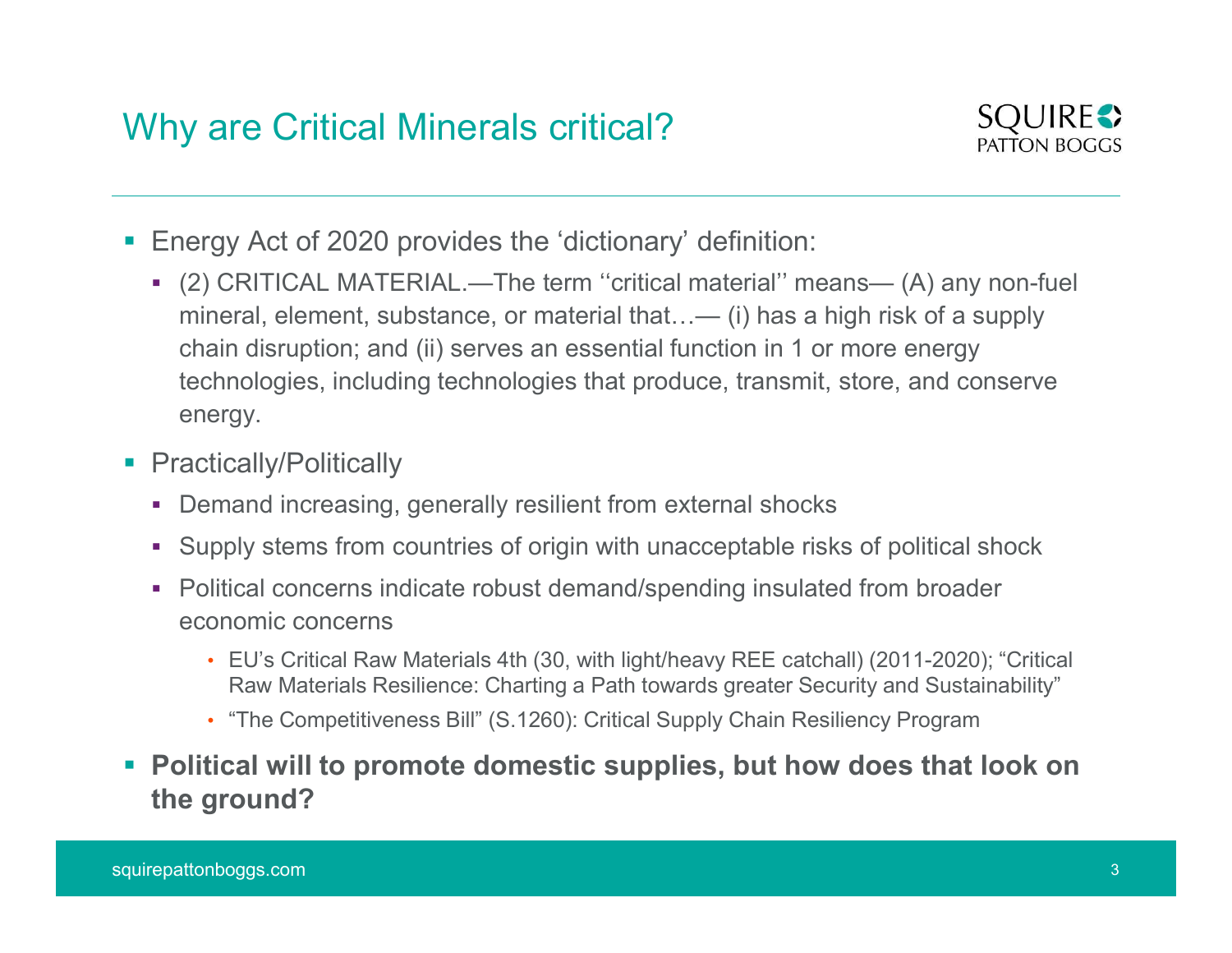#### So what?



- What is the immediate effect of the designation?
	- **•** Very little
- **Infrastructure Bill (Pub. L. 117-58) and the Energy Act** 
	- DO: Promote agency coordination, non-binding exhortations to act more quickly
	- DO NOT: Fundamentally change the permitting process
- **Disconnect between identified issue and action taken:** 
	- Permitting issues stem from foundational environmental laws—unpalatable;
	- Mine permitting is technically complex and touch on many laws—unavoidable;
		- NEPA, CERCLA, CAA, CWA, TSCA, RCRA, etc.
	- **Judicial Review**
	- Instead the approach has been the hair of the dog: procedural reform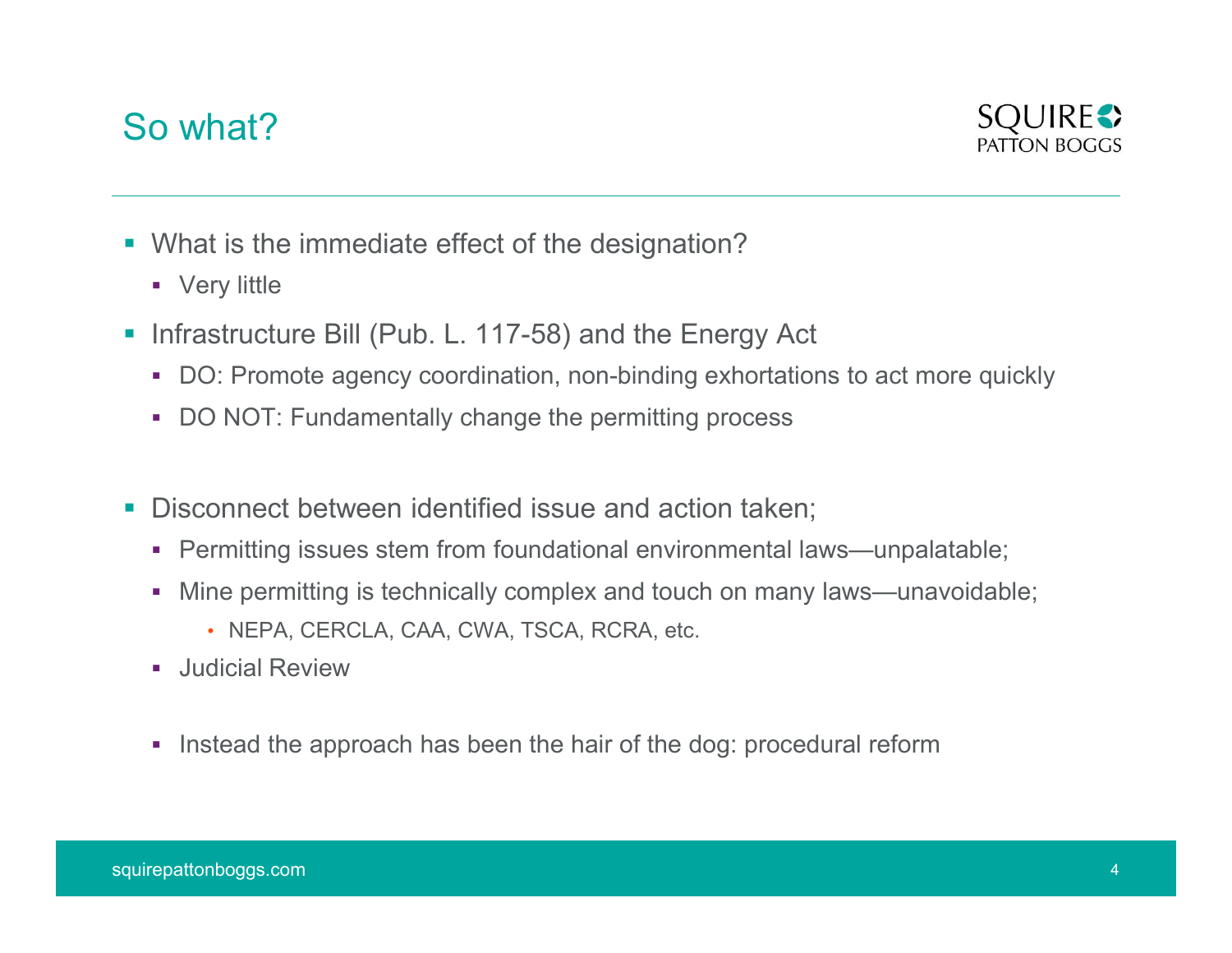## The Hair of the Dog



#### Procedure to Procedure

- Avoiding major fights over reforms to the foundational laws discussed previously, the focus has been on streamlining and adjusting the procedure within that framework
- **FAST-41** 
	- Fixing America's Surface Transportation Act
	- Recently made permanent through the Infrastructure Bill; recently added mining
	- Federal Permitting Improvement Council (https://www.permits.performance.gov/)
- **"Competitiveness" Bill** 
	- Council on Manufacturing and Industrial Innovation Functions
		- "harmonize the Federal permitting process relating to manufacturing and industrial innovation, as appropriate"
- Executive Order 14017: America's Supply Chains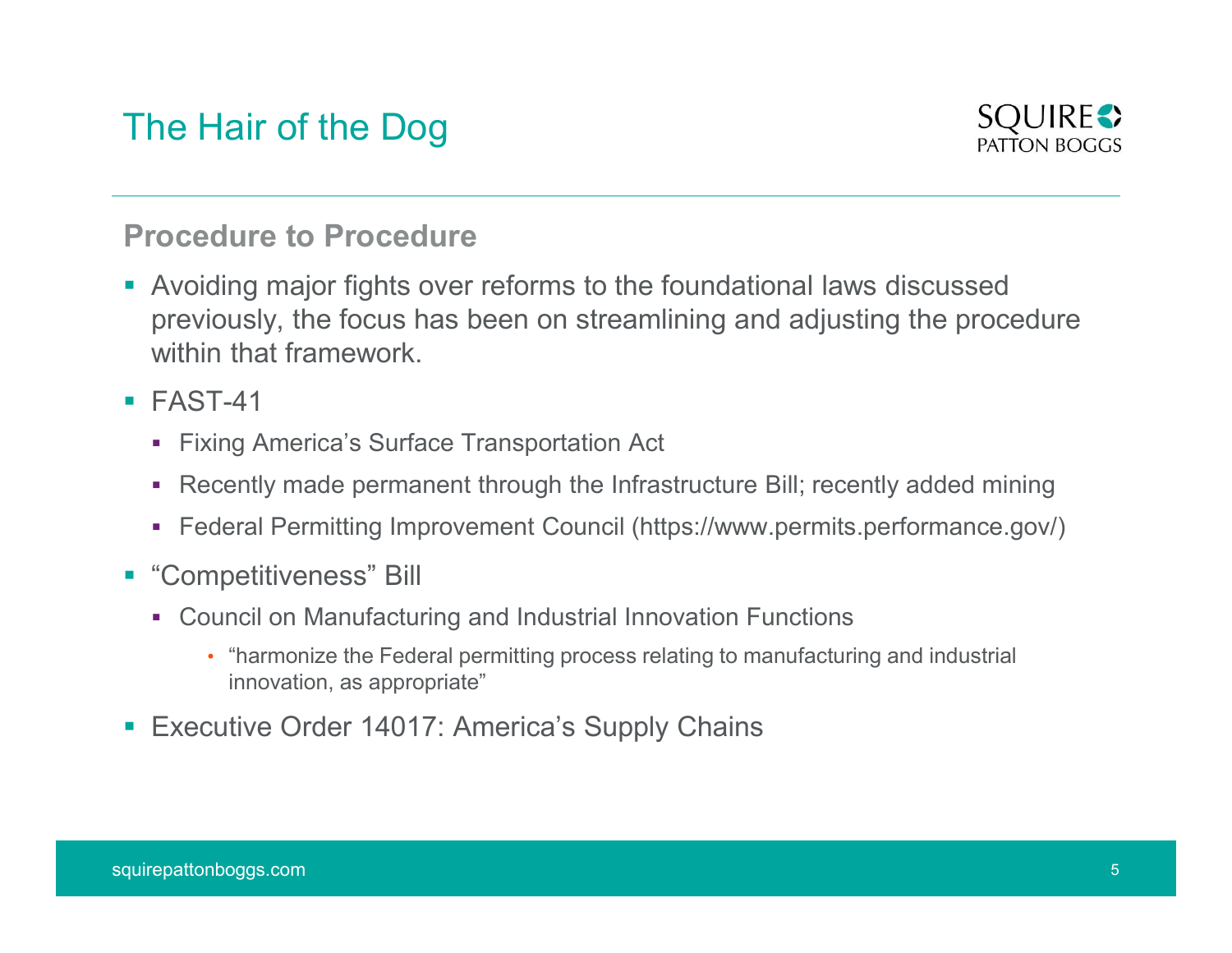

An unsolved problem with many solutions

- **Federal permitting reform is difficult because it is the nexus of so many** competing interests in a very technically demanding field that is unforgiving of mistakes.
- **Efforts to address this issue have focused on agency-side adjustments to the** internal process for considering permits
	- Will have some effect, but remains to be seen.
	- **EXALGO EXALGO EXALGO EXA**<br>Likely all we can do without providing
- **Basic rules for effective permitting remain unchanged** 
	- Work quickly, build a plan and framework before going public
	- Engage stakeholders early, gain local support (vis-à-vis national orgs)
- American mining remains the cleanest, greenest in the world.